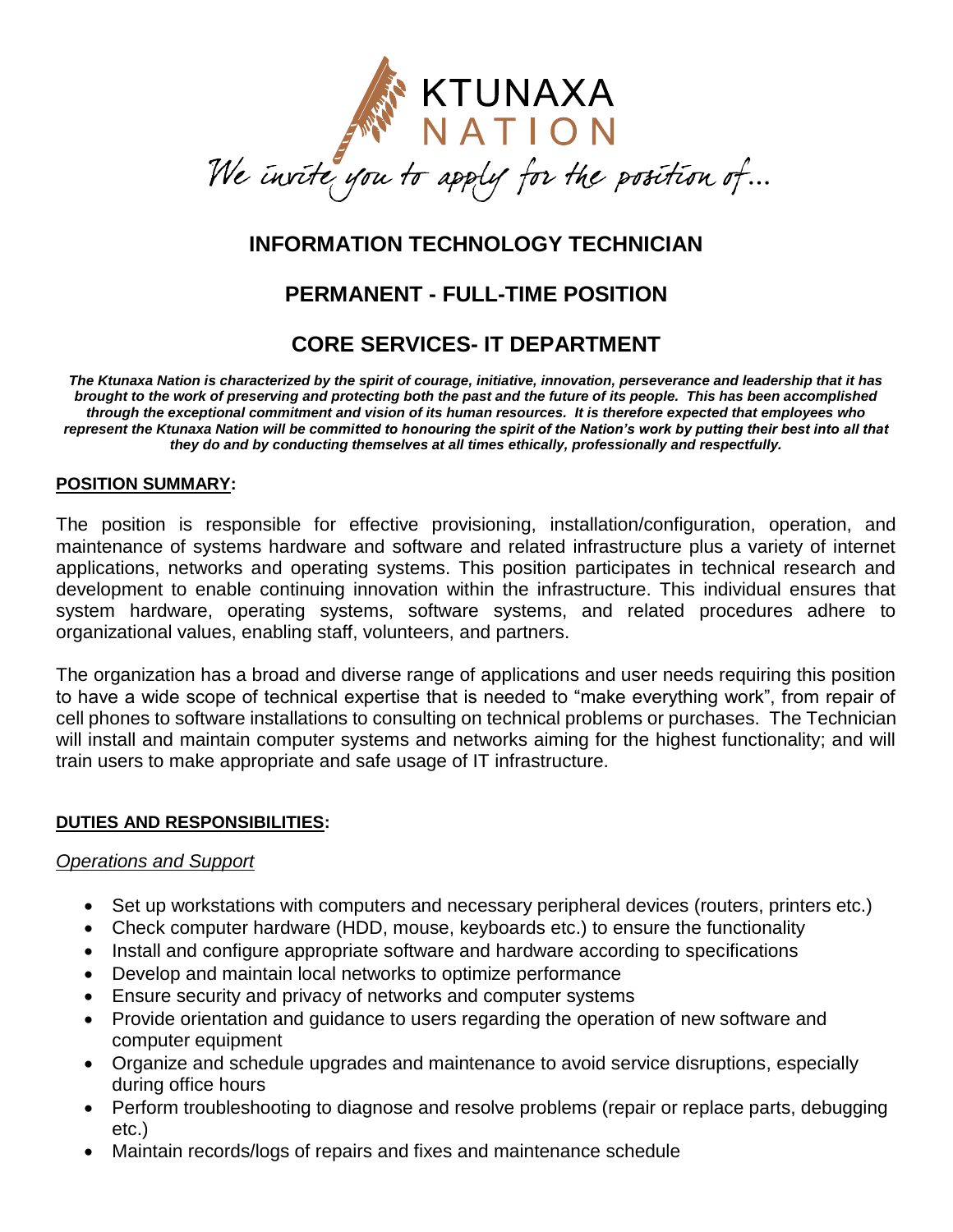- Identify computer or network equipment shortages and place orders
- Provide hardware and software support to users at multiple locations
- This position does require some travel as we provide limited support to our communities

### *Maintenance*

- Apply OS patches and upgrades regularly, and upgrade administrative tools and utilities.
- Configure/add new services as necessary.
- Maintain operational, configuration, or other procedures.
- Perform periodic performance reporting to support capacity planning.
- Perform ongoing performance tuning, hardware upgrades, and resource optimization as required.
- Configure CPU, memory, and disk partitions as required.
- Maintain data center environmental and monitoring equipment.
- Maintain records logs of repairs and fixes and maintenance schedule.

## **POSITION QUALIFICATIONS**

### **Academic Preparation**

- Certification as IT Technician (Microsoft Certified IT Professional), Diploma an asset
- CompTIA A+/Network+ certifications as an asset
- **Required Skills, Knowledge and Experience**
- Minimum 3-5 years' information technology experience.
- Background working with a variety of computer systems and current processing environments, including solving problems quickly and cost-effectively
- Multitask in systems while patiently providing step-by-step instructions
- Effortlessly engage with employees, actively listen, analyze, and isolate tech issues
- Troubleshoot IT issues for employees working remotely
- Knowledge of data communications networks; excellent diagnostic and problem-solving skills.
- Knowledge of internet security and data privacy principles
- Experience managing multiple databases
- Proven ability to multi-task and meet deadlines in an interruptive environment; time management.
- The communication skills needed to translate complex technical information into terms that can be easily understood
- Deliver training to employees on the operations and functionality of various applications, printers, and systems
- Familiarity with remote tools such as SMS, Remote Assistance, and Remote Desktop is an asset
- Ongoing Professional development will be required.

## **Other Skills, Knowledge and Experience**

- Knowledge of and appreciation for the goals, culture and history of the Ktunaxa Nation.
- Degree of interest in information technology and its potential to maximize capacity in the system and in people
- Excellent diagnostic and problem-solving skills